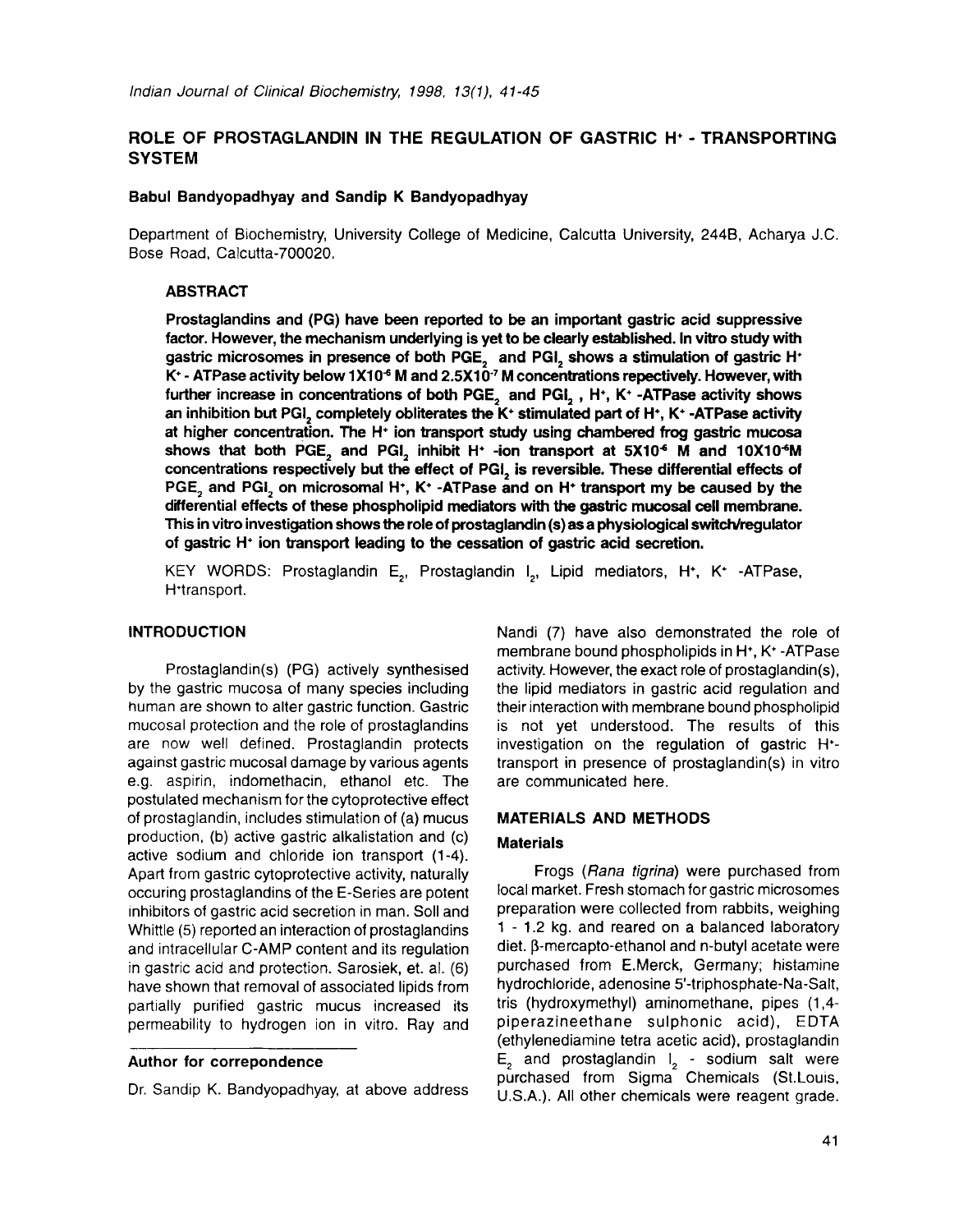#### **Methods**

#### **Isolation of gastric microsomes (enriched with**  H<sup>\*</sup>, K<sup>\*</sup> -ATPase)

Fresh rabbit stomachs were used for this purpose. The gastric microsomal membranes were harvested as described by Ray (8). Briefly, the fundic mucosa of rabbit was desquamated and scraped to collect the oxyntic cell enriched fractions. The mucosal cells were homogenised in 0.25 M sucrose containing 0.2 mM EDTA and 2 mM pipes buffer (pH 6.8) using Dounce homogeniser. The homogenate was centrifuged at 8000g for 5 min. Supernatent was layered over 13 ml of 37% (W/V) sucrose in 25 ml screw cap tubes and centrifuged at 100,000 g for 4 hr 30 mins in a A1-S41 angle rotor of Sorvall ultracentrifuge OTD-50B. The microsomal membrane band appeared at the interface of the clear soluble supernatant and 37% sucrose. The membrane bands were collected, diluted with the same buffer and centrifuged at 100,000g for 90 min. The pellet was resuspended in homogenising buffer at an appropriate protein concentration and used for the study. Protein was assayed by the method of Lowry et. al. (9). All procedures were carried out at 0-4~

#### H<sup>\*</sup>, K<sup>\*</sup> -ATPase

This was assayed according to the method of Bandyopadhyay, et al. (10). Briefly, the incubation mixture contained, in a total volume of 1 ml, Tris-HCI buffer (pH-6.8) 50mM, Mg.acetate 5mM, membrane 10µq in the presence or absence of KCI 5 $m$ M. After preincubation for 10 min at 37 $\degree$ C, the reaction was started with 2mM ATP-Tris (pH-6.8) and incubated for 15 min. The reaction was stopped by adding 1 ml of 15% (W/V) TCA. P, was assayed by the procedure of Sanui(11).

### **Transport studies with chambered frog gastric muscosa**

These were done according to the method followed by Ray and Tague (12), where all experiments were carried out with gastric mucosa from frog, *Rana tigrina.* Briefly, the frogs were pitched and the stomachs were removed, opened along the lesser curvature. The mucosa was stripped from the submucosa (underlying external musclaris layers) and mounted over one end of a plastic tube (13 x 100 mm) with the mucosal surface facing out. The area of the mounted mucosa was  $1.3 \text{ cm}^2$ . The bathing solutions were bubbled continuously with 95% O<sub>2</sub>, 5% CO<sub>2</sub> at room temperature. The solution in the nutrient side (N) contained the following (in mM): NaCI, 87; KCI, 4; CaCl<sub>2</sub>,1; KH<sub>2</sub>PO<sub>4</sub>,1; NaHCO<sub>3</sub>, 18; and glucose 11. The luminal (mucosal/secretory) side (S) contained 104 mM NaCI. Mucosal solutions were collected at 15 min intervals and placed in thoroughly washed plastic vials and pH of each sample was noted.  $H^*$  -ion concentration in secretion was measured and expressed in terms of umole/hr. The unpaired student's test was used to compare secretory data obtained in the test condition with initial steady state value and the differences were regarded as significant when P

#### **RESULTS**

was less than 0.05.

### **Effect of prostaglandin E, and prostaglandin I, on H<sup>\*</sup>, K<sup>\*</sup> -ATPase activity**

Fig.1 shows the effect of prostagladin(s) on H<sup>+</sup>, K<sup>+</sup>, -ATPase activity. With increase in concentration, PGE, stimulates H<sup>+</sup>, K<sup>+</sup> -ATPase activity, reaches a maximum at 1  $\times$  10 $\textdegree$ M and thereafter the ATPase activity rapidly decreases



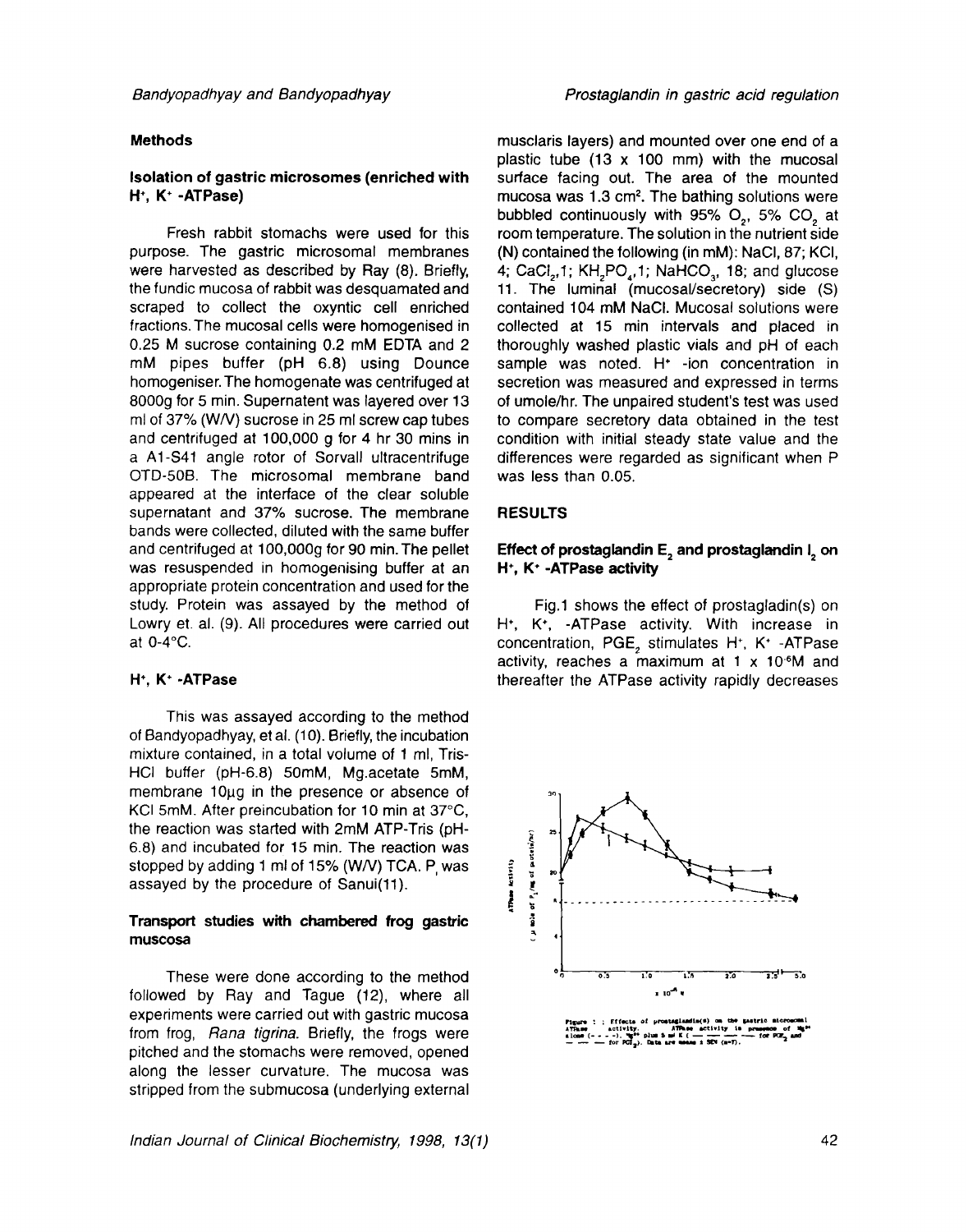and reaches a plataue inhibiting only 15% of the K\* stimulated part of H\*, K\* -ATPase. Similarly PGI<sub>2</sub> stimulates the H<sup> $+$ </sup>, K<sup> $+$ </sup> -ATPase activity but at much lower concentration and reaches a peak at 2.5 x 10~M. Moreover, with further increase of PGI<sub>2</sub> concentration, the K<sup>+</sup> -stimulated part of the  $H<sup>+</sup>$ , K<sup>+</sup> -ATPase is completely obliterated.

## **Effect of PGE, and PGI, on gastric H<sup>+</sup>-ion transport** by chambered frog gastric **mucosa**

Different concentrations of PGE<sub>2</sub> and PGI<sub>2</sub> added to the nutrient solution of histamine stimulated chambered frog gastric mucosa inhibit H<sup>+</sup>-ion transport in a dose dependent way. PGE<sub>2</sub> inhibits the H\* -ion transport to the extent of 100% at 5 x 10-6M concentration and the effect is found to be irreversible (Fig 2). However, PGI, inhibits the H<sup> $+$ </sup>-ion transport at a concentration of 10 x 10 6M but the effect is reversible in nature (Fig 3).

### **DISCUSSION**

Effect of prostaglandins on gastrointestinal secretion, blood flow and motility are quite well characterised (14,15). However the mechanisms underlying the cytoprotective actions and the regulation of acid secretion of this group of lipid

mediators are yet to be clearly established. Our studies indicate that prostaglandin  $E<sub>a</sub>$  and prostaglandin I<sub>2</sub> regulate gastric acid secretion possibly interacting with the membrane bound phospholipids in vew of the report of Lichtengerger et.al. (16) that administration of PGE, may influence mucosal concentration of phospholipids. Both PGE<sub>2</sub> and PGI<sub>2</sub> at lower concentrations stimulate  $H^*$ ,  $\bar{K}^*$  -ATPase activity. At higher concentrations they inhibit but at different rate and degree. This differential phenomenon of PGE<sub>2</sub> and PGI<sub>2</sub> might be due to their different permeability through the phospholipid bilayer of gastric microsomal, H<sup>+</sup>, K<sup>+</sup> -ATPase vesicle. The activity and stability of the gastric  $K^*$  stimulated ATPase depend on the unique orientation and nature of the microsomal phospholipid environment (17) and prostaglandins, the phospholipid mediators might have a significant role in gastric H<sup>+</sup>, K<sup>+</sup> -ATPase activity. The differential permeability of prostaglandins and the role of phospholipid bilayer of plasma membrane are further confirmed by our  $H^*$  -ion transport study. The inhibitory effect of H\* -ion transport in presence of prostaglandin  $I<sub>2</sub>$  is found to be reversible on withdrawing from the medium whereas the effect of PGE<sub>2</sub> is irreversible. However, the immediate effect of PGI<sub>2</sub> is somewhat different from PGE<sub>2</sub>. It is now postulated that addition of prostaglandins from nutrient side of gastric frog



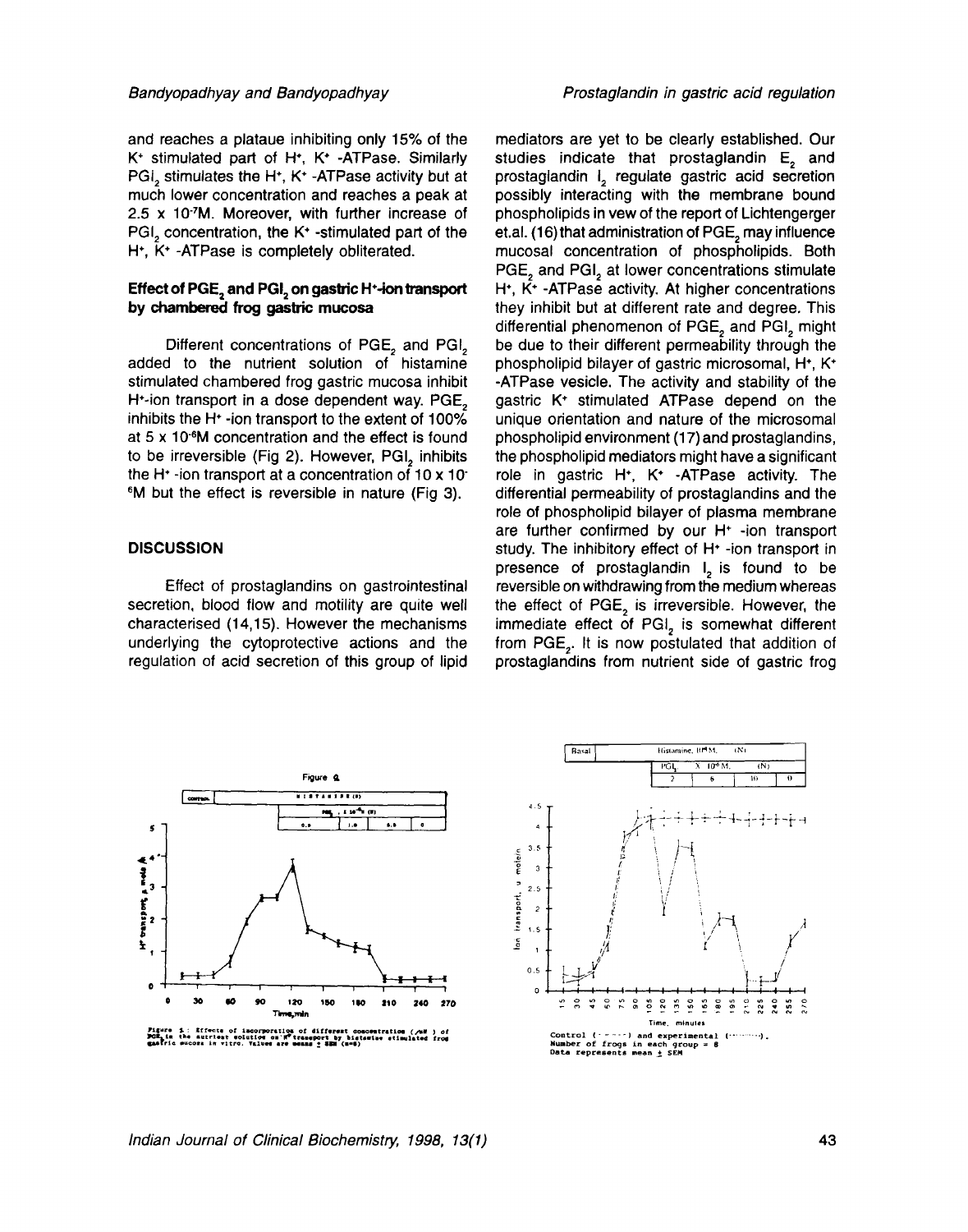chamber or their treatment of  $H^*$ ,  $K^*$  -ATPase system alters the membrane resulting in either the loss of some of the essential membrane bound phospholipicl or alteration of the orientation of the membrane, thus inhibiting  $H^+$  -ion transport. The observations are consistent with the findings of Scheiman, et. al. (18). They have demonstrated that gastric cytoproective activity of PGE, may be caused by the release of surface active phospholipids by gastric mucus cells. The

differential effect of PGE, and PGI, may also be due to their different structural property and the affinity towards the membrane bound phospholipids. Such extreme sensitivity of prostaglandins (2) suggests a precise and delicate regulatory mechanism for maintenance of controlled  $H^*$  -ion uptake and also emphasizes the requirement of critical concentration of prostaglandin(s) for the regulation of gastric acid secretion.

# **REFERENCES**

- . Robert, A., Nezamis, J.E., Lancaster, C. and Hanchar, A.J. (1979) Cytoprotection by prostaglandins in rats. Gastroenterol. 77, 433-443.
- 2. Lacy, E.R. and Ito, S. (1981) Cytology of prostaglandins treated rat gastric mucosa damage by absolute ethanol. Gastroenterol. 80, 1201-1205.
- . Shea - Donohue, P., Steel, L., Montcalm - Mazzilli, E. and Dubois, A. (1990) Aspirin - induced changes in gastric function: Role of endogenous prostaglandins and mucosal damage. Gastroenterol. 98, 284-292.
- $4.$ Miller, T.A. and Jacobson, E.D. (1979) Gastrointestinal cytoprotection by prostaglandins. Gut. 20, 75-87.
- 5. Soil, A.H. and Whittle, B.J.R. (1980) Interaction between prostaglandin and cyclic AMP in gastric mucosa. Prostagladin. 21 (suppl), 39-45.
- 6. Sarosiek, J., Slomiany, A., Takagi, A. and Slomiany, B.L. (1983) Hydrogen ion diffusion in dog gastric mucous glycoprotein effect of associated lipids and covalently bound fatty acids. Biochem. Biophys. Res. Com. 118, 523-584.
- 7. Ray, T.K. and Nandi, J. (1983) Regulation of the gastric microsomal  $(H^+K^+)$  - transporting AT Pase system by the endorgenous activator. Effect of phospholipase A2 treatment. Biochem. J. 212, 887-890.
- **.**  Ray, T.K. (1978) Gastric K<sup>+</sup> - stimulated adenosine triphosphatase. Demonstration of an endogenous activator. FEBS Letters. 92(1), 49-52.
- 9. Lowry, O.H., Rosebrough, N.J., Farr, A.L. and Randall, R.J. (1951) Protein measurement with Folin phenol reagent. J.Biol Chem. 193, 265-275.
- 10. Bandyopadhyay, S., Das, P.K., Wright, M.V., Nandi, J., Bhattacharyay, D. and Ray, T.K. (1978) Characteristics of a pure endogenous activity of the gastric H\*,K\*-ATPase system. Evaluation of the role as a possible intercellular regulator. J.Biol. Chem. 262(12). 5664-5670.
- 11. Sanui, H. (1974) Measurement of inorganic orthophosphate in biological material: extraction properties of butyl acetate. Anal. Biochem. 60, 489-504.
- 12. Ray, T.K. and Tague, L.L. (1978) Role of K\*stimulated ATPase in H\* and K\* transport by bull frog gastric mucosa in vitro. In: Proceedings from the Symposium on gastric ion transport. Sweeden, 1977, Eds. Obrink, K.L. and From, G. Acta Physiol, Scand. Special suppl, p.283-292.